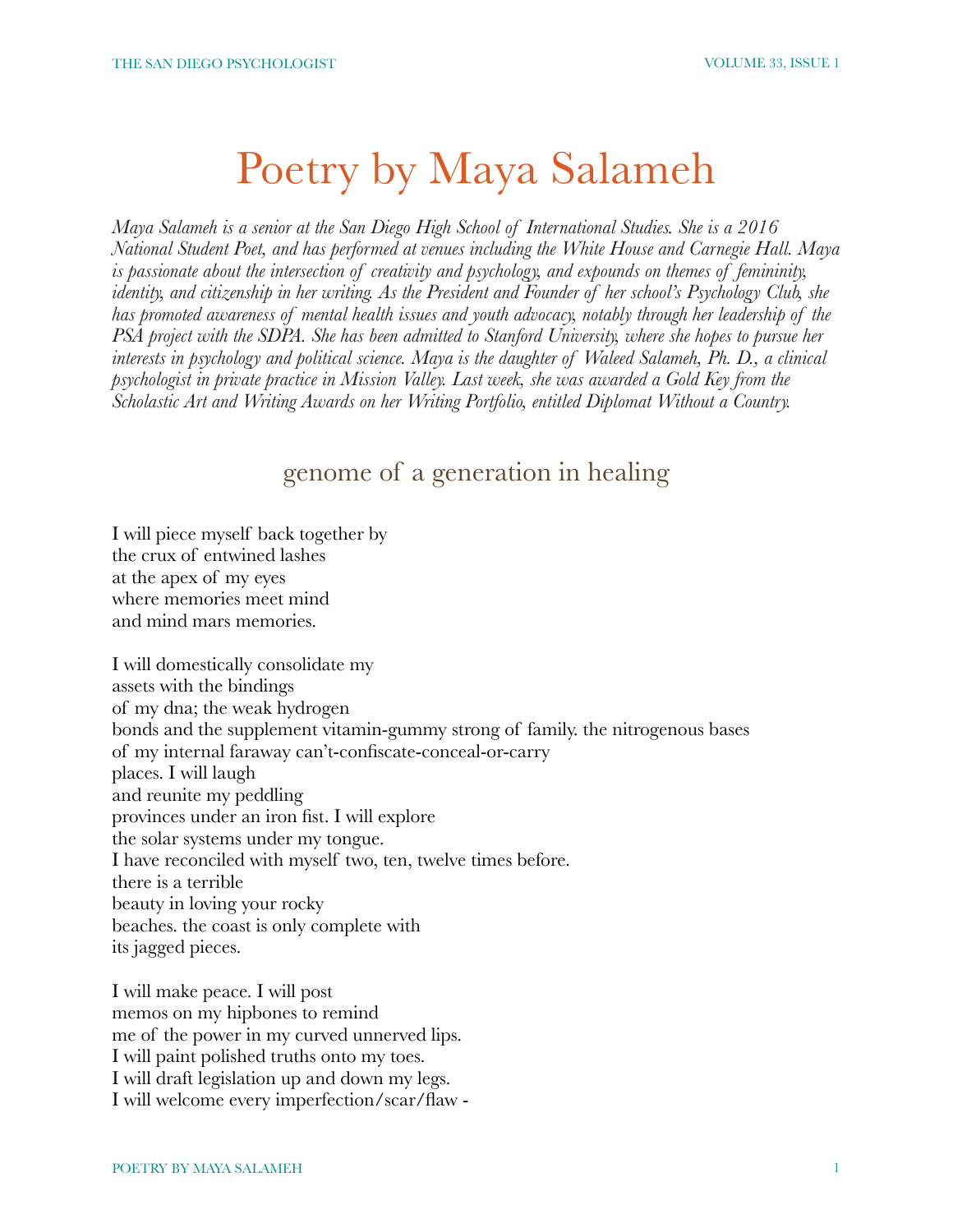love will be the highest law.

I will reunite in all of my languages. me reuniré je me reunirai saatahed. I will pray. incense is always burning somewhere. this is worthy of worship.

I will barter my palms for poems painted in persimmon. many have called me a poet, but I'm still becoming a writer, I am still working on my intimacy.

I will feel like a phenomenon - cold front staining shoulders, cumulus crowding curls, lightning between lips.

when asked about innocence, I will answer my sister and I spent night after night wishing on the flimsy stars stuck to our ceiling. sometimes, intention glows better in the dark.

when my bones shake with the gravity of all that is left to be done, I will remember some things are still worth our awe, some things are still worth blood and ink, still worth taking stock and keeping score,

some things are still worth falling for.

so I will speak before it swallows me.

when they tell you not to take that tone. remember. for every goliath there is a stone.

I resolve for the new year to write an essay. I will call it home. I will write a story. I will call it grief. I will write a poem. I will call it relief.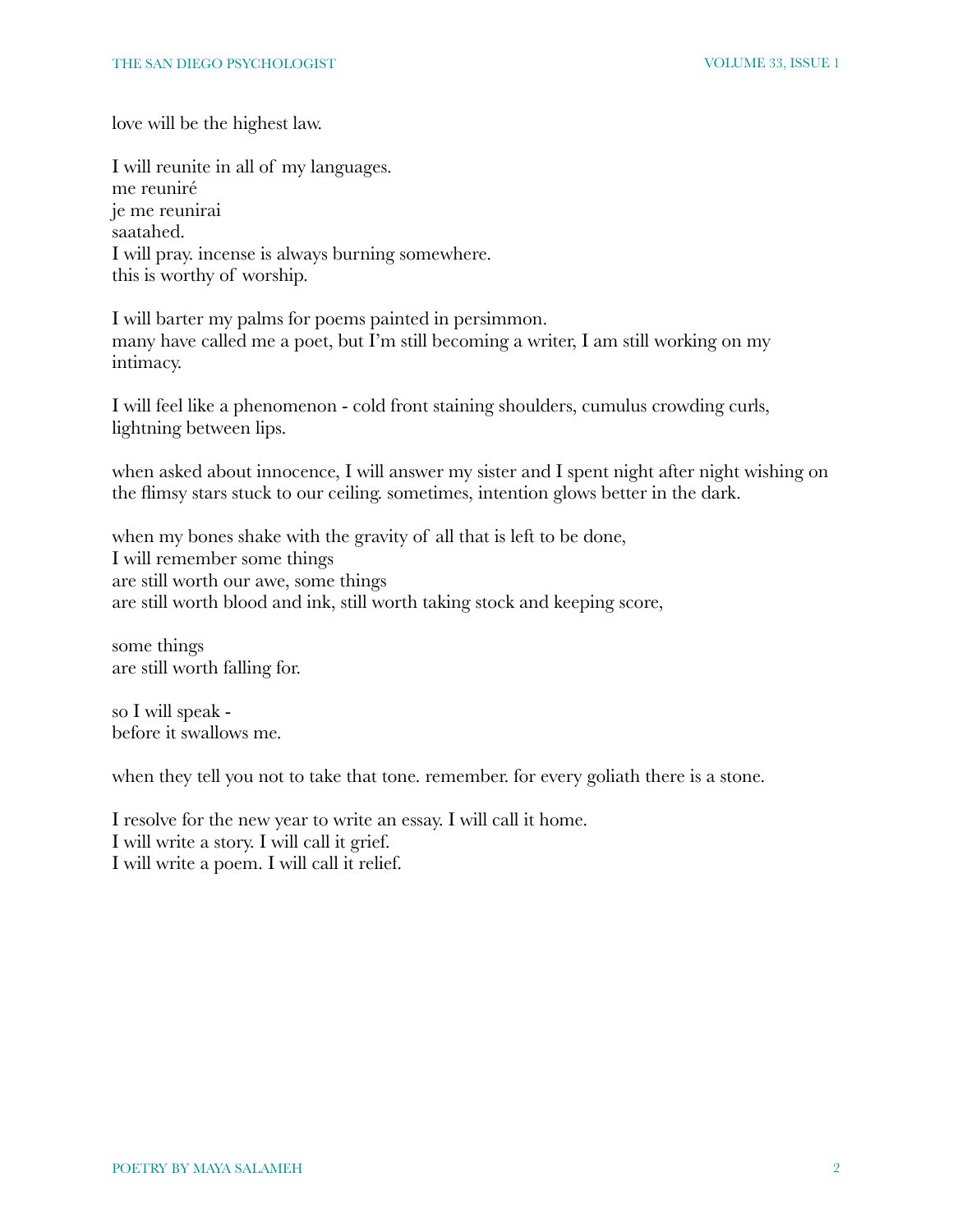### prayers on park blvd

the rhythms of San Diego are not mine, but they belong to me.

I am made up of the intention strong as earth and stone on main avenue, the obsession with fish burritos and Maya Angelou,

I am chemically composed of the marrow which runs through the bones of the city, the thrift stores and surf and turf wars. dark chocolate and electricity derailed.

San Diego was every holy thing we tasted in Chicano Park without the halo, when we said the sun always wins in San Diego.

San Diego was the statistical significance, was the molar tradition. a kindness that echoed in your gums.

San Diego chipped a chunk out of the sunset. saved a ski slope nose; kept the moon from foreclosing. explored the solar system under my tongue.

San Diego's heart burst out of its chest and said: here is your breakfast. was compassion without a creed.

never apologized for ashy knees propped up on its shoulders.

counted little Syrian, Mexican heads. didn't demand documents, said here is your bed. built magic of monuments.

San Diego asked where does it hurt? reminded us we are all built of eagerness and earth;

was that je ne sais quoi in my hair, that special something about you and me and this splattered cathedral. held up my spine as it sagged.

San Diego is the woman smiling quietly at me on the bus station, the way my shoulders shake with the laughter of the ocean.

San Diego sat on the border and saw my breath hung from it, saw polarization, dissociation,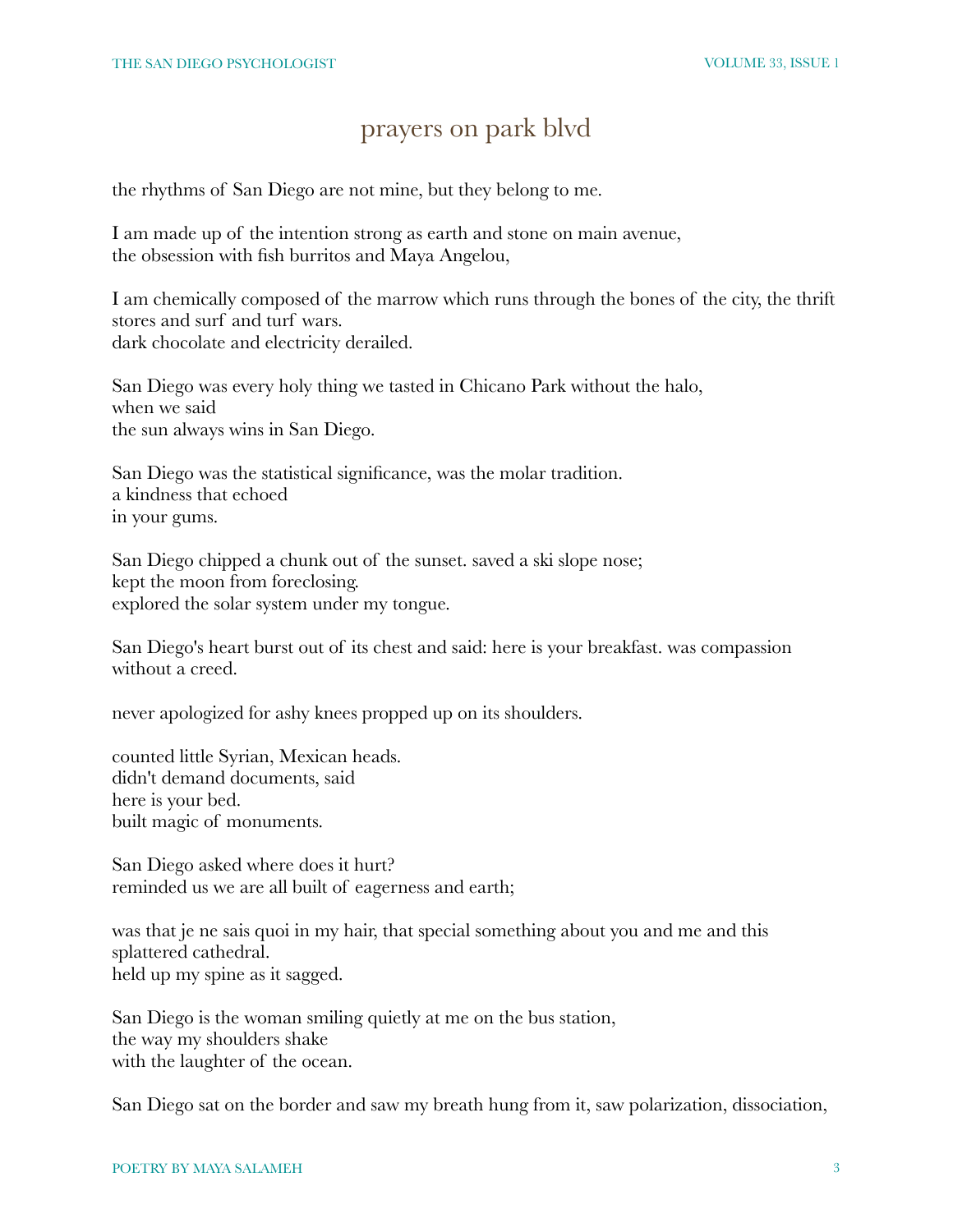storm and suppress. dysregulated Sunday nights, the horizon which only for our eyes undressed.

San Diego reminded us the sky rises in revolt every morning. made its citizens seers.

San Diego tasted the raw petal on my skin. said: there will be a glory, there will be a win.

promised lavender to plant in the holes in my chest. offered me limbs of clay and calm in a Goodwill dress.

San Diego cannot promise you won't know what a dream deferred tastes like or that you won't thank god for the stubbornness of organs.

but we can promise that you will always find poetry in the passenger seat on a Sunday, in highways printed with thunderbolts, in an arched back of asphalt.

San Diego is headscarves and surfboards. a dream too big for borders. children in every shade of caffeine. the way we called our painters the vaccine.

San Diego is sanctuary in our favorite four letter word: city of multiple mother tongues. brothers and sisters related only by the life seducing their lungs.

San Diego was absolution in bilingual breezes and sea foam.

my sense of direction can be measured in teaspoons, but believe me, I will always find my way home.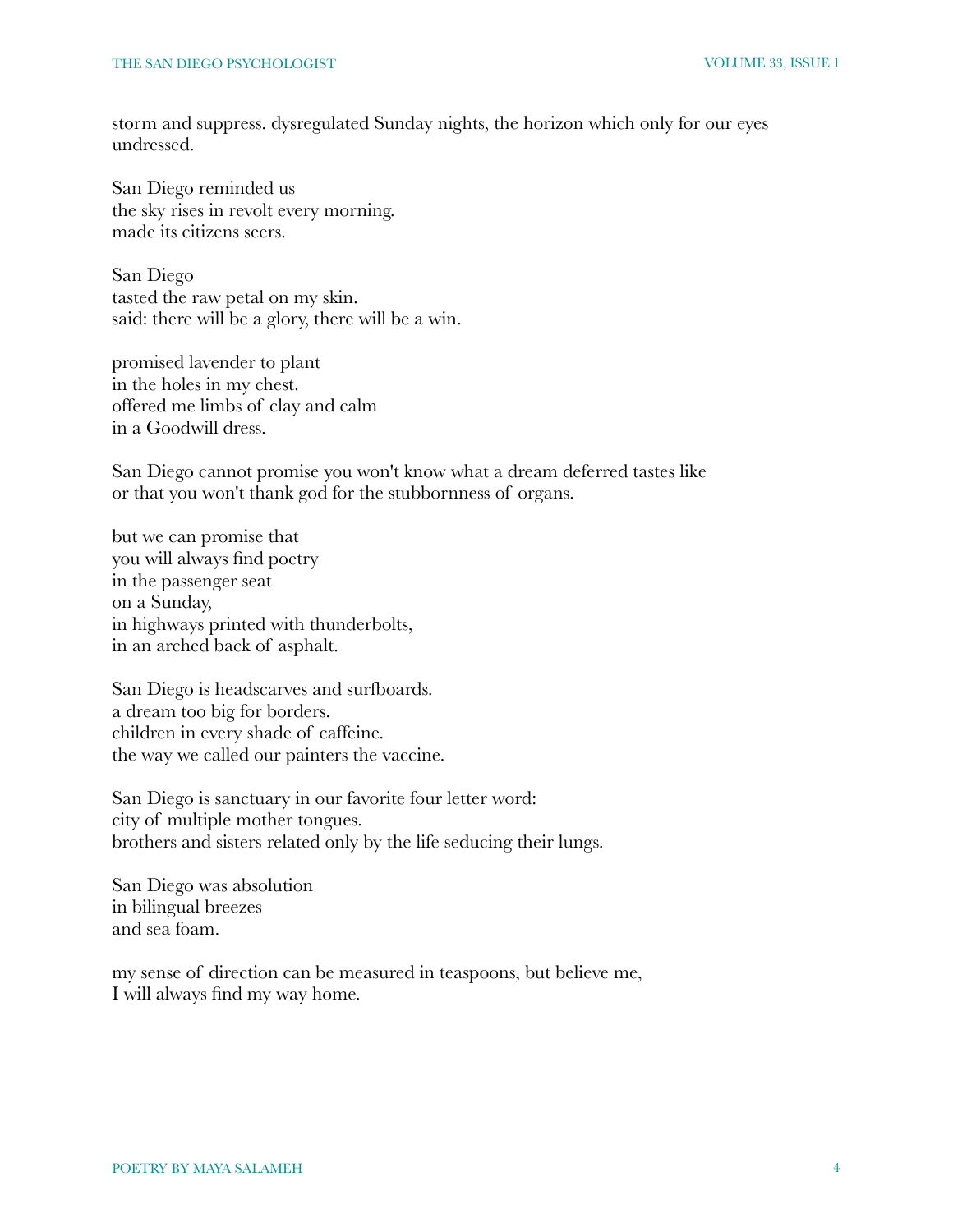## psychoanalysis of fire

I. flare

my roommate tells me her mother lived through a war. that as a child she played in Saigon sandbags as if they were a playground built on solid, friendly floor.

my roommate tells me her mother will not speak of Vietnam. that she has closed that squirming chapter, painted over and silenced. forgotten her city of thorns and cuts, of guns and marauding, of napalm and quiet, of flowers in riot.

my other roommate answers that headlines taste differently to her, that 43 students' ashes singe her tongue, that she wears her hair in the shape of a promise, of a resounding "no" that will not reheat dinner or ask for permission in the morning.

the flowers never forget in Sonora.

II. flame

sometimes, I am minarets, domes. mosaics. sometimes, I am jasmine outlasting empires; Damascus on a sunny day. a narrated hip, stand, sway.

sometimes, Poseidon asks after the sea, and I am only a deity of streams. sometimes, my tributaries are dry/sapped/exhausted.

sometimes, I am graphite against a sharp white background, learning religion in consonants of cherry and bone. in frosted syllables.

this is the obsession with diamond, with pedigrees of raw almond. you are unread. icy.

an exercise in blue. Beirut leaves your shoulders stained with the force of it.

still

every generation wonders where dreams come from. long before our sadnesses the earth was livid with dandelions.

Beirut gave you clouds, asked after your ceasefires and unhappy sisters, but could never sit comfortably with you at dinner.

always had to smoke her cigarettes beyond the doorway, buried charred ends in fertile, forgiving ground. when I hear another slur, I want to ask if I have become a nicotine patch, an addiction to tar (and feather), as if I am some dependency drowned, some inclement, angry weather.